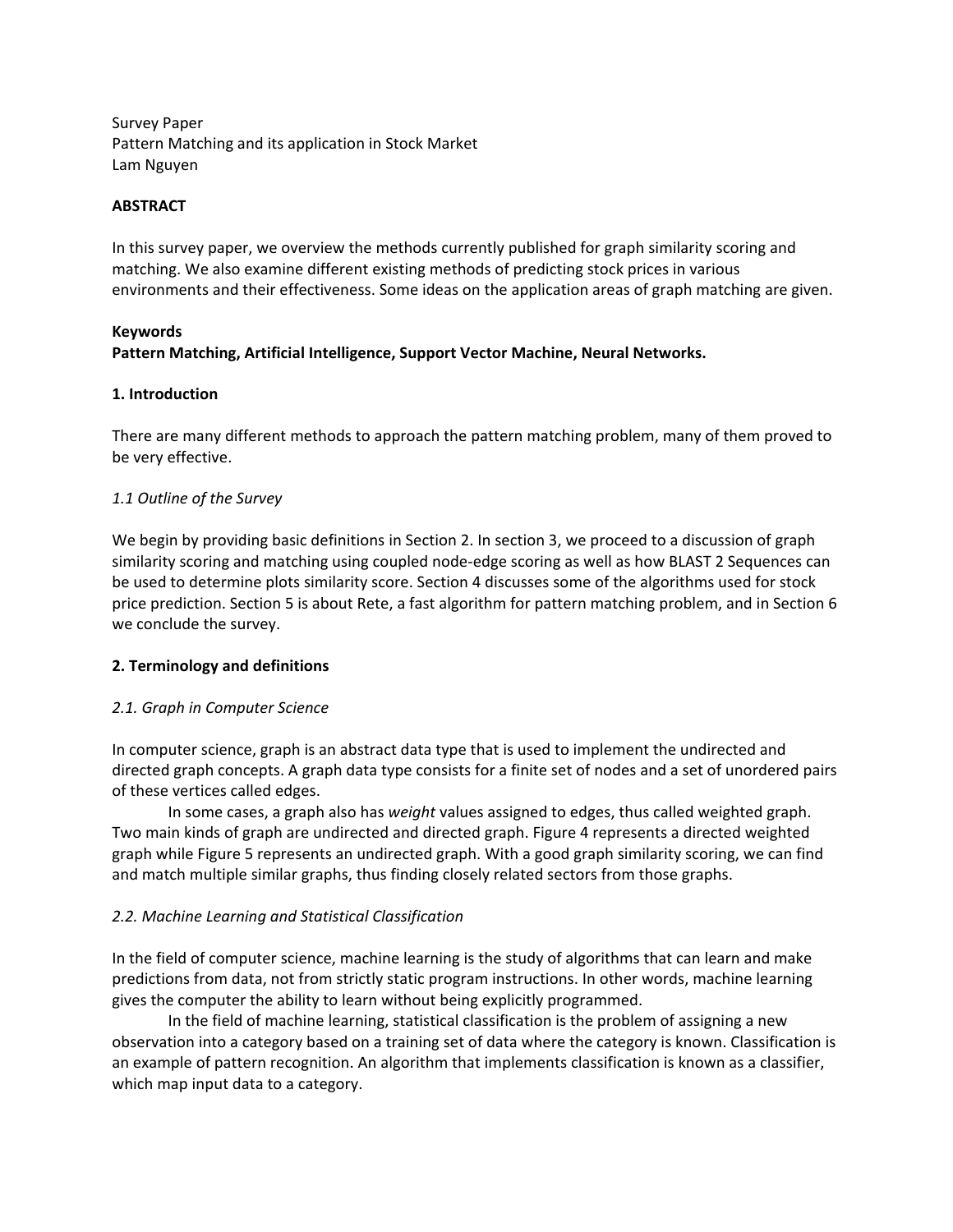Supervised learning is the machine learning task of inferring a function from labeled training data, meaning that the training data consist of a set of training examples. The training data set normally include pair of input and desired output. The algorithm analyzes the training data set that was given and then can be used to map new examples.



## *2.2. Regression analysis*

*Figure 1. A linear regression*

In statistical modeling, regression analysis is a process for estimating the relationship among variables. In other words, regression analysis help us to study how the value of a dependent value changes when we vary one independent variable while keeping the other independent variable constant.

# *2.3. Support Vector Machines*

Support vector machines are supervised learning models that analyze data used for classification and regression analysis. SVM (support vector machine) is a binary linear classifier, meaning it's given a training data set consists of examples that are marked to belong to one group or the other of two categories. The SVM algorithm then build a model that assign new values to one of the two groups.

Besides performing linear classification, SV can also perform non-linear classification using a kernel method, implicitly mapping their inputs into high-dimensional feature spaces.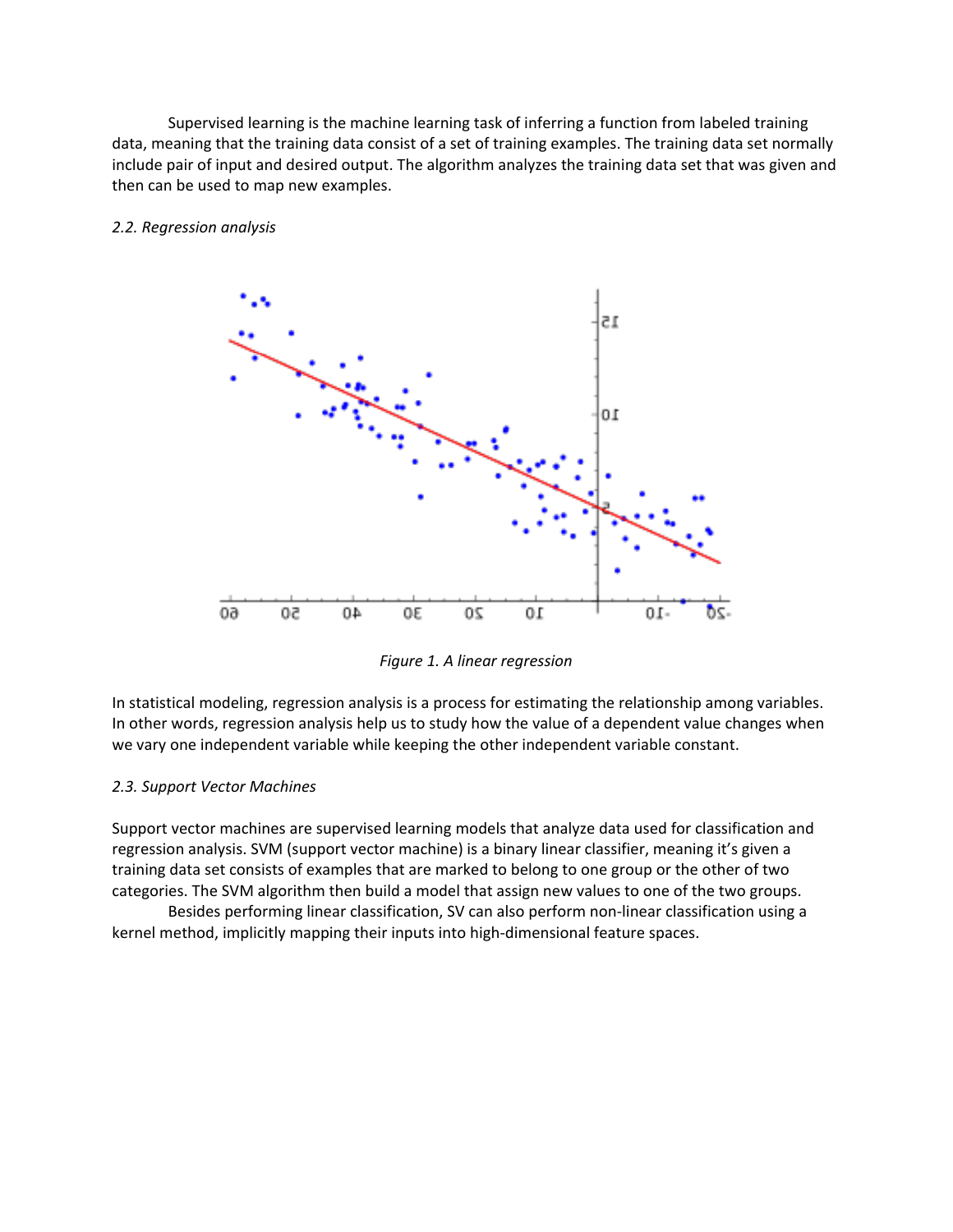#### *2.4. Modular neural network*



*Figure 2. An artificial neural network*

A modular neural network is an artificial neural network characterized by a series of independent neural networks moderated by some intermediary. An artificial neural network is normally inspired by the biological modularization found in the brain. An advantage that a modular neural network has over a normal artificial neural network is the reduced number of components, since the nodes are modularized and more manageable. In other words, modular neural network is a collection of different neural networks that work together to produce the result. These neural networks sometimes even interconnected and use each other's output as input, thus increasing the complexity and performance of the algorithm.

# *2.5. Genetic algorithm*

A genetic algorithm (GA) is a method for solving both constrained and unconstrained optimization problems based on a natural selection process that mimics biological evolution. The algorithm repeatedly modifies a population of individual solutions and normally used to generate high-quality solutions to optimization and search problems, using operators such as mutation, crossover, and selection.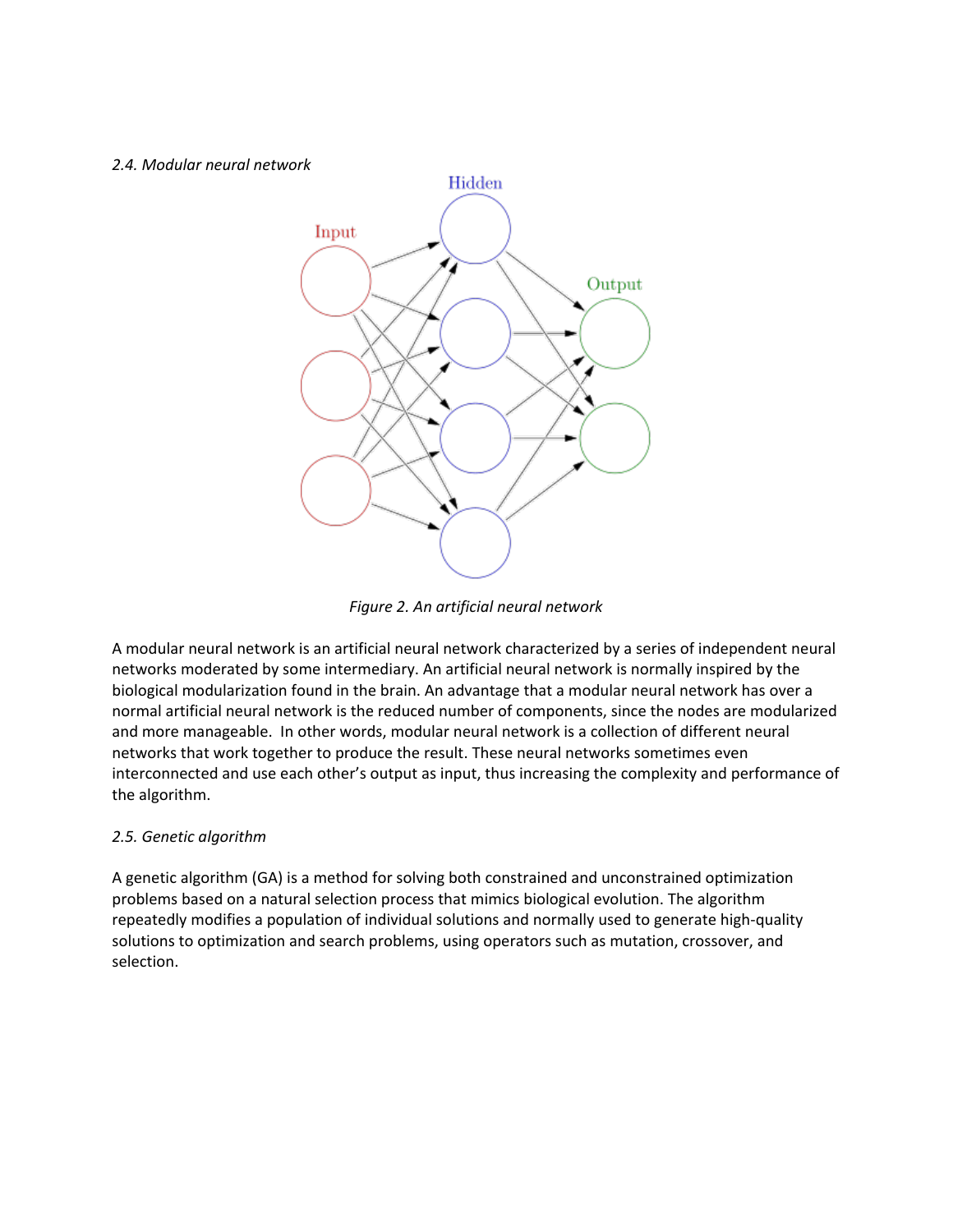#### *2.6. Fuzzy neural network*



*Figure 3. The architecture of a neuro-fuzzy system*

A fuzzy neural network is a learning machine that finds the parameters of a fuzzy system by exploiting approximation techniques from neural networks. In other words, it is the combination of fuzzy system and neural networks. When combined, the algorithm can overcome the disadvantages of both fuzzy system and a neural network. A neural network can only be useful if the problem is expressed by sufficient observed examples, which means there is no easy way to extract comprehensible rules from its structure. On the other hand, a fuzzy system requires linguistic rules instead of examples as prior knowledge.

A fuzzy system or fuzzy set is a mathematical model of vague qualitative or quantitative data, frequently generated using the natural language.

## **3. Graph similarity scoring and matching**



*Figure 4. A weighted graph*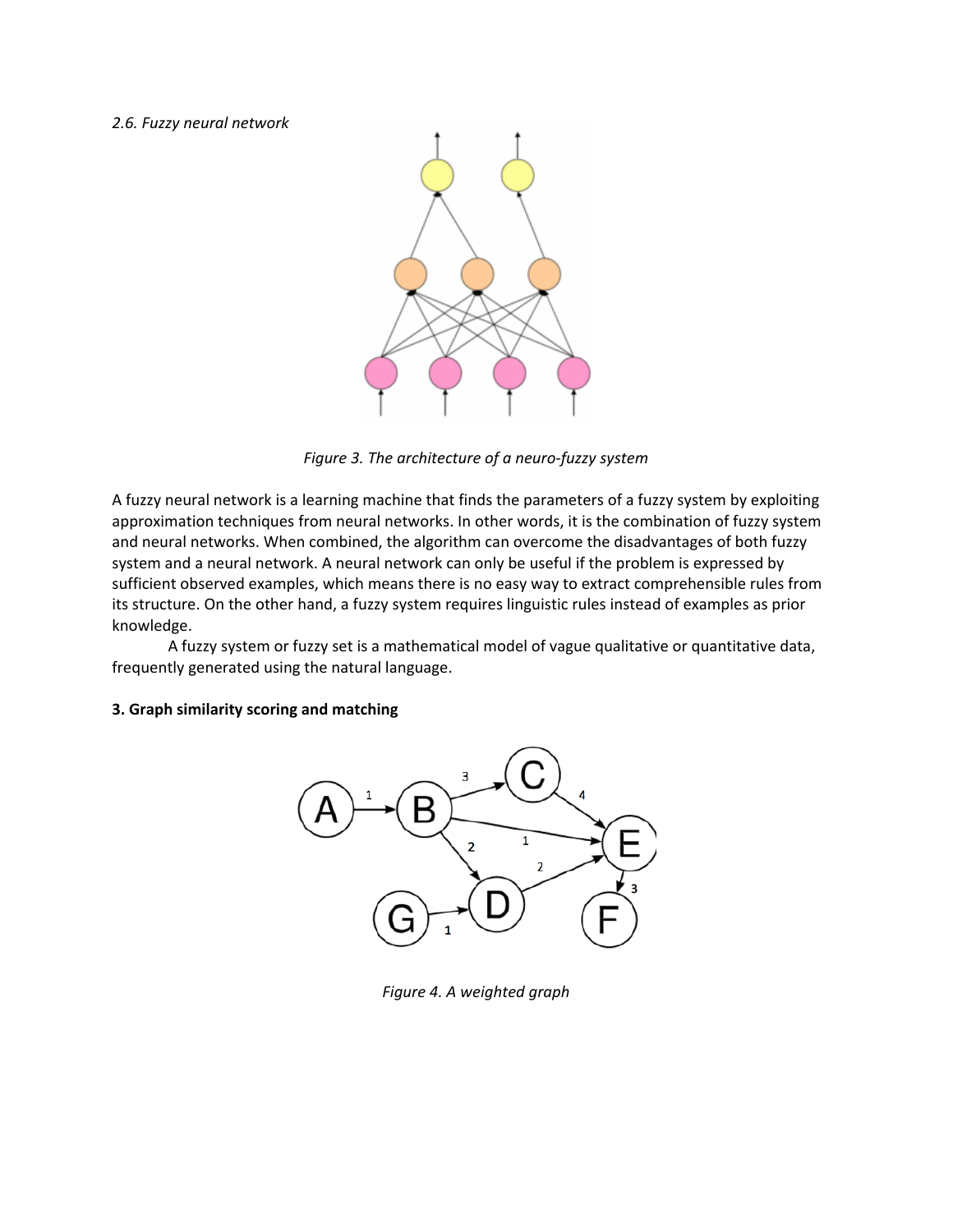

*Figure 5. An undirected graph*

# *3.1. Coupled node-edge scoring*

Zager et al. (2008) proposed using the similarity of local neighborhoods to derive pairwise similarity score for the nodes of two different graphs. This method is used to generate both node and edge similarity scores, which then can be used for graph matching. To score the "similarity" between two graphs, the authors choose to use coupled node-edge scoring, which assume that two graph elements are similar if their neighborhoods are similar. In other words, an edge in graph A is like an edge in graph B if their respective source and terminal nodes are similar.

Not only can this algorithm help to score and match different graphs, it can also be applied to pairs of isomorphic graphs to generate self-similarity matrices. There is also the possibility of identifying two or even more similar sectors of one graph, thus providing a hint on the pattern of that graph.

# *3.2. Maximum Common Edge Subgraphs*

Raymond et al. (2002) suggest a procedure for comparing labeled graphs using maximum common edge subgraph (MCES) detection algorithm to compute the exact degree and composition of similarity. They propose to use RASCAL (Rapid Similarity CALculation) which consists of two components, screening and rigorous graph matching (using MCES). The screening phase is used to rapidly determine if the graphs being compared exceed some specified minimum similarity threshold, so that we can avoid unnecessary computations.

For screening phase, the authors use 2 tier cost-vector algorithms. The  $1<sup>st</sup>$  tier cost-vector algorithm utilize local connectivity and vertex labels to help eliminate unnecessary and costly MCES comparison. It considers different sets of labeled vertices, which are partitioned into l partitions based on their label type, and then sorted in non-increasing order by degree. The second-tier screening algorithm takes into account edge labeling, which is costlier than the  $1<sup>st</sup>$  tier screening.

MCES, in comparison to screening algorithms, is very costly but necessary to determine the similarity of two graphs. In order to detect clique, the authors use a branch and bound algorithm that incorporates improvements in both lower and upper bounding of node selection. While RASCAL has been designed for use in chemical information management, the algorithm is conceptually general and applicable to any graph-based similarity application.

# *3.3. BLAST 2 Sequences*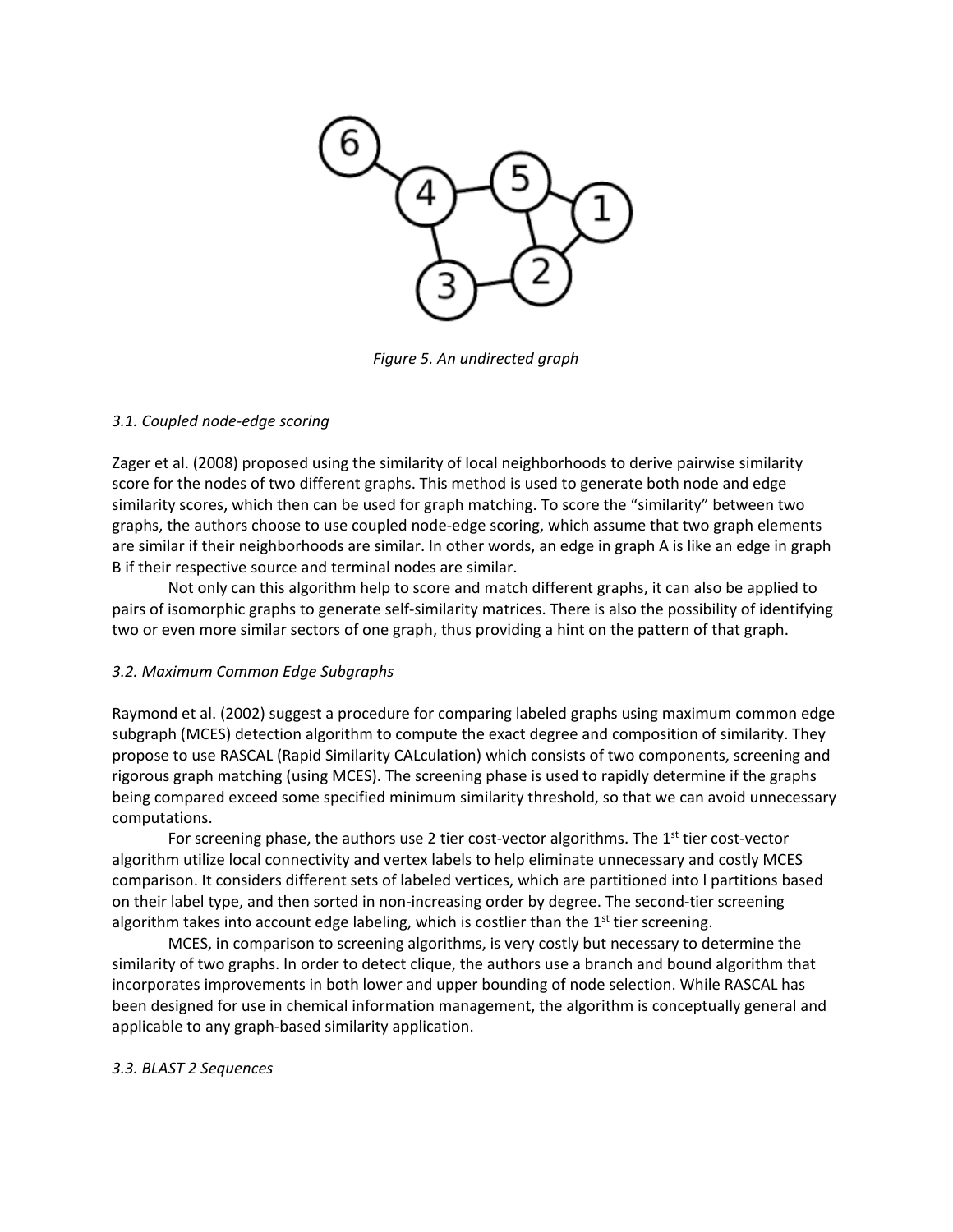In their paper, Tatusova et al. (1999) discusses about BLAST's algorithm and its application. BLAST is a rapid sequence comparison tool that uses a heuristic approach to construct alignments by optimizing a measure of local similarity.

If we can convert a graph of financial data into simple classifications, we would be able to use BLAST to compare the similarity of two different graphs. One naïve approach would be to divide the range of data into smaller equal ranges (named A, B, C, etc.) and compare two different graphs using those ranges.

### **4. Stock prediction**

### *4.1. Using support vector machine*

Huang et al. (2005) and Yang et al. (2002) both discusses the possibility of using Support Vector Machine to predict stock market movement direction.

Per Huang (2005), Japanese's economy growth has a close relationship with Japanese export, which in turn makes the United States' (Japanese's main export target) economic condition determines Japan economy. The USA's economy is represented by the S&P 500 Index, while Japan economy is represented by the NIKKEI 225 Index. In this experiment, S&P 500 Index is served as input for the Support Vector Machine model. To evaluate the forecasting ability of SVM, the authors use the random walk model (RW) as a benchmark for comparison. They also included linear discriminant analysis (LDA), quadratic discriminant analysis (QDA) and elman backpropagation neural networks (EBNN). A combined model is also developed, using different weights for different classification method. The result is fascinating, with SVM's hit ratio was around 73%, the highest compare to another method. The combined method has even higher hit ratio with 75%.

Yang et al. (2002) try to apply Support Vector Regression (SVR) to financial prediction tasks. They propose an improved model based on a normal SCR model, which consider margins adaptation. When using SVM in regression tasks, the SVR need to use a cost function to calculate the risk to minimize the regression error. The margin used by those function is very important because when the margin is zero and very small, it is possible to overfit the data with poor generalization. On the other hand, if the margin is too high, one run into the risk of having higher testing error. For financial data, because of the embedded noise, one must use a suitable margin to obtain a good prediction. Two experiments were conducted to illustrate the effect of FASM (Fixed and Symmetrical Margin), FAAM (Fixed and Asymmetrical Margin), and NASM (Non-fixed and Symmetrical Margin). Through their finding, they concluded that in financial applications, setting a suitable margin is critical to the performance of the prediction tool used.

# *4.2. Using modular neural networks*

Kimoto et al. (1990) discuss a buying and selling timing prediction system for stocks on the Tokyo Stock Exchange and analysis of internal representation, using a modular neural network algorithm. The input consists of several technical and economic indexes, including some neural networks learned the relationships between the past technical and economic indexes and the appropriate buy/sell time. A prediction system that is made up of modular neural networks was claimed to be correct, with the simulation of buying and selling stocks using the prediction system shows an excellent profit.

Below is the graph that the authors used to describe the overall architecture of the prediction system. Using different indexes such as turnover rat, foreign exchange rate, etc. the data is then passed to a preprocessor before passed on to neural networks to predict the right time to buy and sell stocks.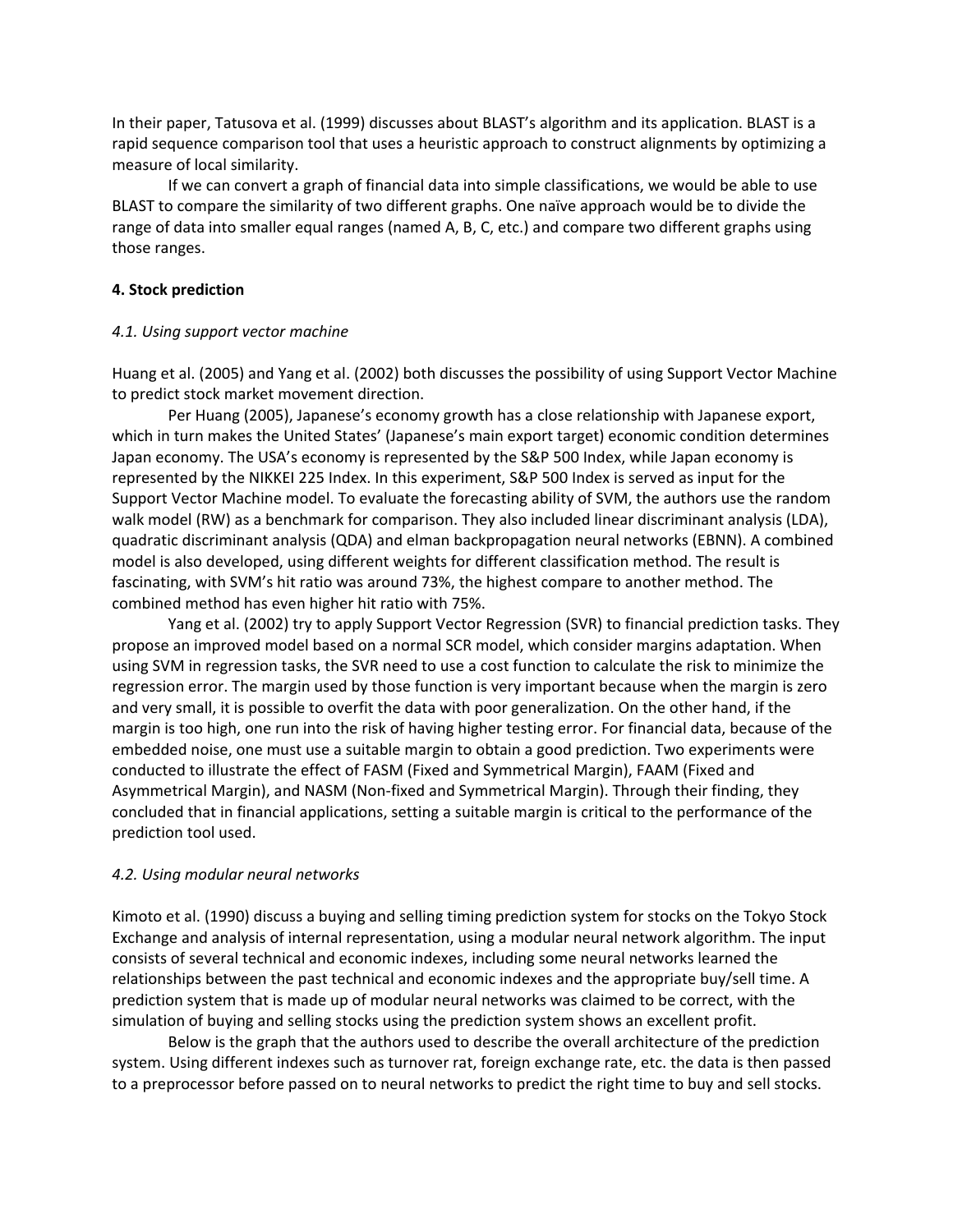

Figure 1 Basic architecture of prediction system

The authors use high-speed learning algorithm called supplementary learning, which is based on the error back propagation. The algorithm automatically schedules pattern presentation and changes learning constants when needed. In supplementary, the weights are changed according to the sum of error signals after presentation of all learning data.

# *4.3. Genetic algorithm based fuzzy neural network*

Kuo et al. (2001) developed a genetic algorithm based fuzzy neural network (GFNN) to formulate the knowledge base of fuzzy inference rules which can measure the qualitative effect (e.g., political effect) on the stock market.

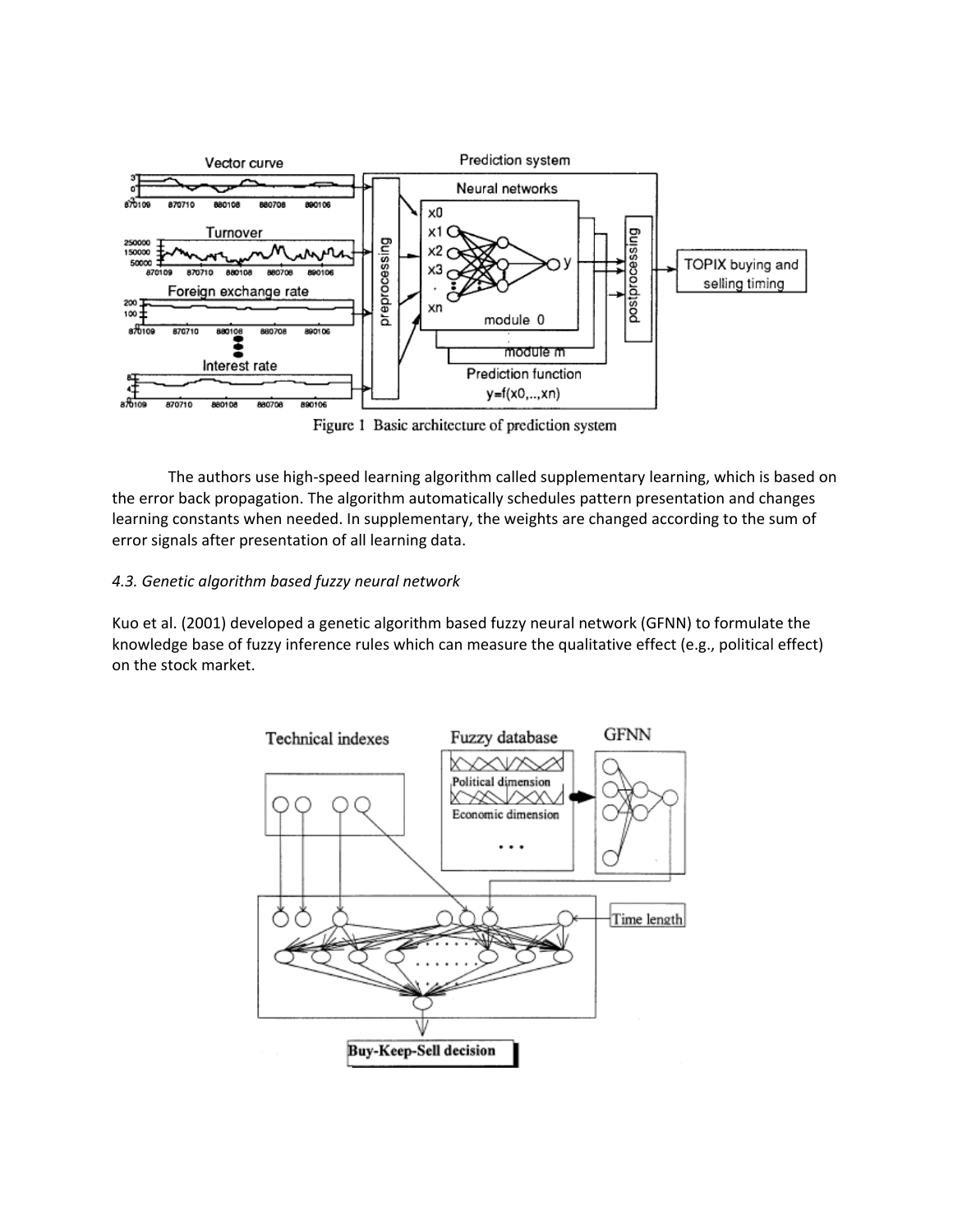The methodology the authors used is described in the above diagram. This study develops an intelligent stock trading decision support system based on the viewpoint of system integration. There are three main parts in this model: factor identification, qualitative model (GFNN), and decision integration.

## **5. Rete algorithm**

The Rete Match Algorithm is an efficient method for comparing a large collection of patterns to a large collection of objects. Since the pattern matching process can be very expensive, the algorithm can help to speed up the run time, especially in a time-critical application such as a financial tool. Forgy (1982) discusses in detail the design and implementation of the algorithm in his paper.

In pattern matching problems, it is very common to compare a collection of patterns to a collection of objects, and then determine all matches. The Rete algorithm uses some important techniques in order to reduce the runtime, such as avoiding iterating over working/production memory, using node types, etc. One important detail about the paper is that the methods described are developed for production system interpreters, but is still useful in many other scenarios.

### **6. Conclusion**

There have been many attempts on using different artificial intelligence algorithm to predict the stock price as well as graphs' similarity scoring and matching. Many of them proved to be relatively efficient and accurate. However, there are more that can be done to improve the accuracy of the algorithms. A combination between different methods used is also likely to produce a more accurate and fast algorithm. One possibility is to look outside of the market and find the correlation between the stock price and another quantitative product.